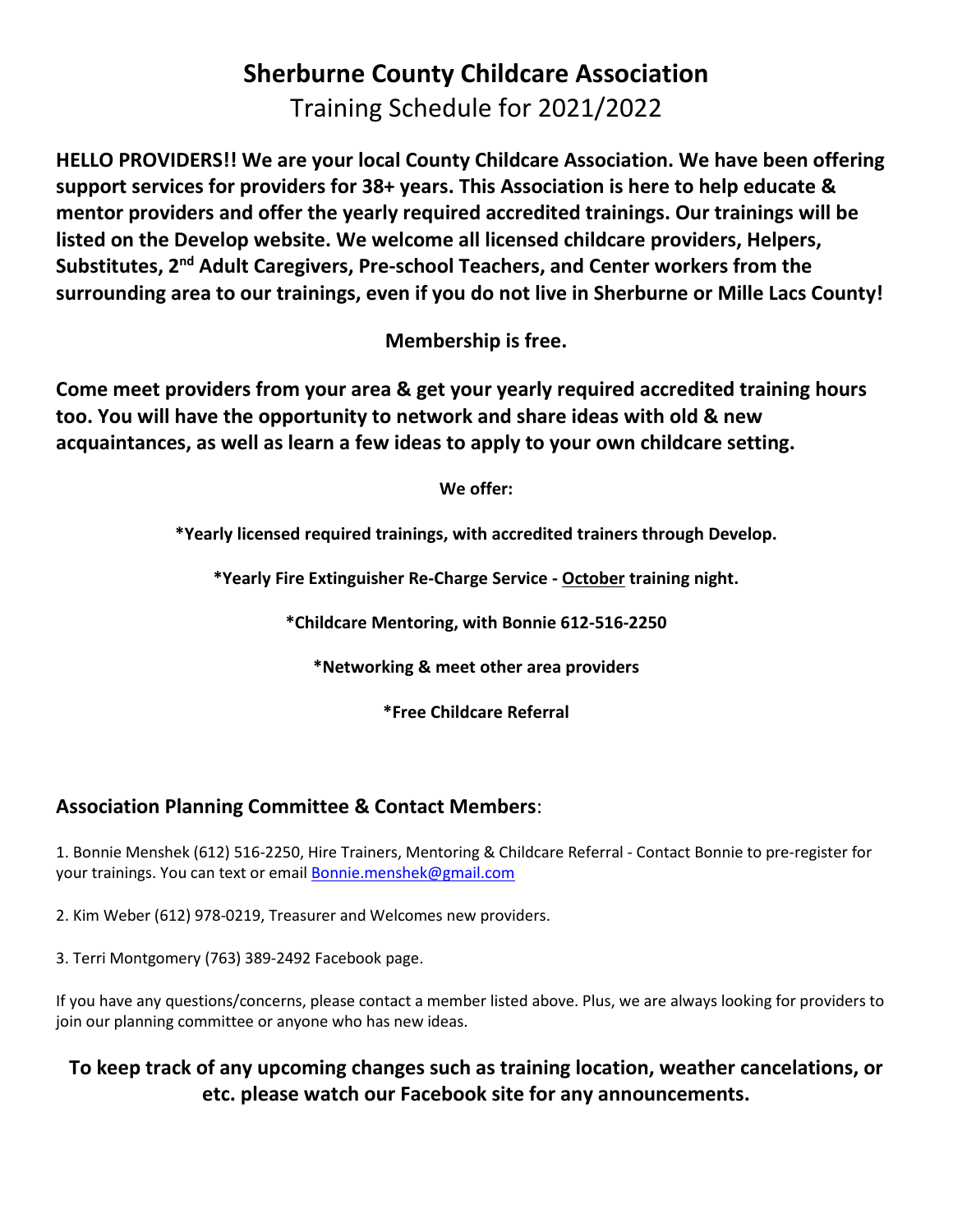## **Sherburne County Childcare Association (continued)**

#### **\*Join our Facebook page – Sherburne/Mille Lacs County Licensed Daycare Providers. We only allow licensed provider to join this FB page.**

#### **Trainings:**

**\***P**re-registration** is required one week prior to training date, with Bonnie [\(bonnie.menshek@gmail.com](mailto:bonnie.menshek@gmail.com) or text or call (612)-516-2250). However, we will not turn a last-minute provider away the night of a training.

\*Training dates, 3rd Tuesday of every month, Sept – April (no Dec. Training)

\*Training Location: Zimmerman Civic Center 25850 Main St. Zimmerman (EXCEPT NOVEMBER)

\*Fee/Cost - \$**15.00 for all trainings** (except **CPR/1st Aid \$50.00**) Training fee paid the night of training, No credit cards – cash or check accepted only.

\*Remember to always bring your Develop ID # to training class. Trainer will register you into the class & it will be entered into providers training record on Develop website.

\* Time - 6:15pm Sign-in to class, Training 6:30pm to 8:30pm (**Except** – Sept.21st CPR/1st Aid will be: sign-in 5:45, Training 6:00pm to 9:00pm).

**Referral Service**: We offer a free referral service to all area providers. If you have any openings, please let Bonnie know, so that she can help you fill your childcare openings. Your name & info will be given out to all families calling & inquiring about childcare openings in the area. To get on the referral list, or to update your childcare openings, please contact Bonnie.

**Childcare Mentor**: Bonnie Menshek 612-516-2250

If you are in need of advice, looking for answers to questions, just need a listening ear to vent to, or want to get to know other providers in your area, Bonnie can direct you in the right direction. We are hoping this service is useful to new and old providers!!!

#### **\*\*\*\*DOOR PRIZES GIVEN AWAY AT EACH TRAINING\*\*\*\***

## **Trainings**

# **Sept. 21, 2021 – CPR/1<sup>st</sup> Aid/AED** Time 6:00 to 9:00pm, Fee \$50.00 Trainer – Steve

Dittbenner/ Elk River EMT & Heartsaver/American Heart Association instructor.

Steve makes this class move along quickly, plus also he makes it fun. This class will help you recognize & deal with emergencies, injuries and sudden illnesses in your child care settings. This class will cover basic first aid, injury prevention, and safety information. This will be the only training class that has a limited number of attendees.

Pre-register early with Bonnie, because this class fills up fast.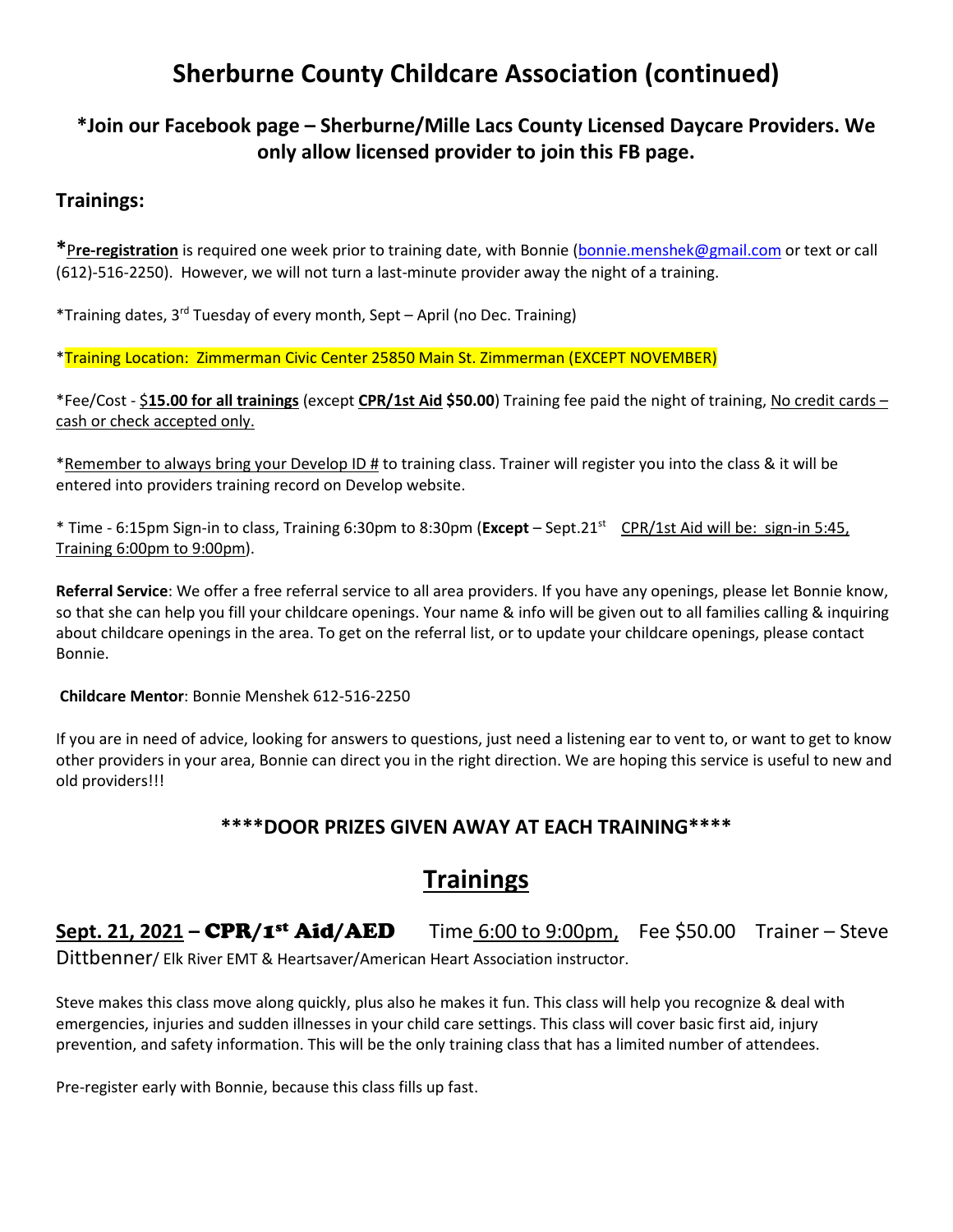## **Sherburne County Childcare Association (continued)**

**Oct. 19, 2021 (5:50 to 7:15pm)** – **Fire Extinguisher Recharge, by JN Johnson Fire Extinguishers Sales & Service - fee \$6.00, in parking lot**. October is Fire Safety Month. Fire extinguishers need to be re-serviced once a year & this is a good time to get on our schedule of recharging yours each year. You can choose to come only to have your fire extinguisher serviced & not stay for the training.

#### **Oct. 19, 2021 (6:30-8:30pm) –** Why We Should Grant Children Their Emotions: **The Real Story KCF 2c** Fee \$15.00 Trainer – Jessica Rogers

Introduce teachers to the importance of helping children express their emotions. Explore strategies for increasing trust, while considering the consequences of not granting children their emotions for healthy child development. Participants will examine how to empathize with children by recognizing their expressed emotions. Joy, surprise, sadness, shame, guilt, and pride are a few emotions we will explore. We will help little ones learn how to process what they feel without a tantrum/explosive behavior, plus learn about stress and anxiety within children.

#### **Nov. 16, 2021 –** Keep It Positive: Behavior Guidance That Works **CDA 3, KCF 2c** Time 6:30 to 8:30pm Fee \$15.00 Trainer – Hollee Saville **CD/BG**

This training will be held at Zimmerman City Hall, 12980 Fremont Ave, Zimmemran

Hit. Kick. Tattle. Whine. Does this sound like a typical day in your program? Let's change that! Help children identify their feelings, express them appropriately, resolve conflicts, boost self-esteem, increase empathy, & improve communication through positive behavior guidance, your environment, & simple, yet effective, tools. You'll leave ready to tame tantrums, wane whining, prevent pushing, banish biting, thwart tattling, halt hitting, stop screaming, lessen lying, and more.

#### **Dec. 2021 – No training, "MERRY CHRISTMAS & HAPPY NEW YEAR!"**

#### Jan. 18, 2022 – **Health and Safety 1 – Family Childcare** KCF VII.A SS

Time  $6:30 - 8:30$ pm Fee \$15.00 Trainer – Jill Hylla

This counts toward your yearly Active Supervising Safety class & this Health and Safety 1 class must be repeated every 5 years, which means many providers are due now to repeat this class this year. Next January 2023 we will offer the Health and Safety 2 class.

This series-based course, intended for experienced providers, meets Licensing in-service requirements as well as the health and safety requirements from the Child Care Development Fund. Participants will explore MN Rule 2 licensing standards and best practices around health and safety.